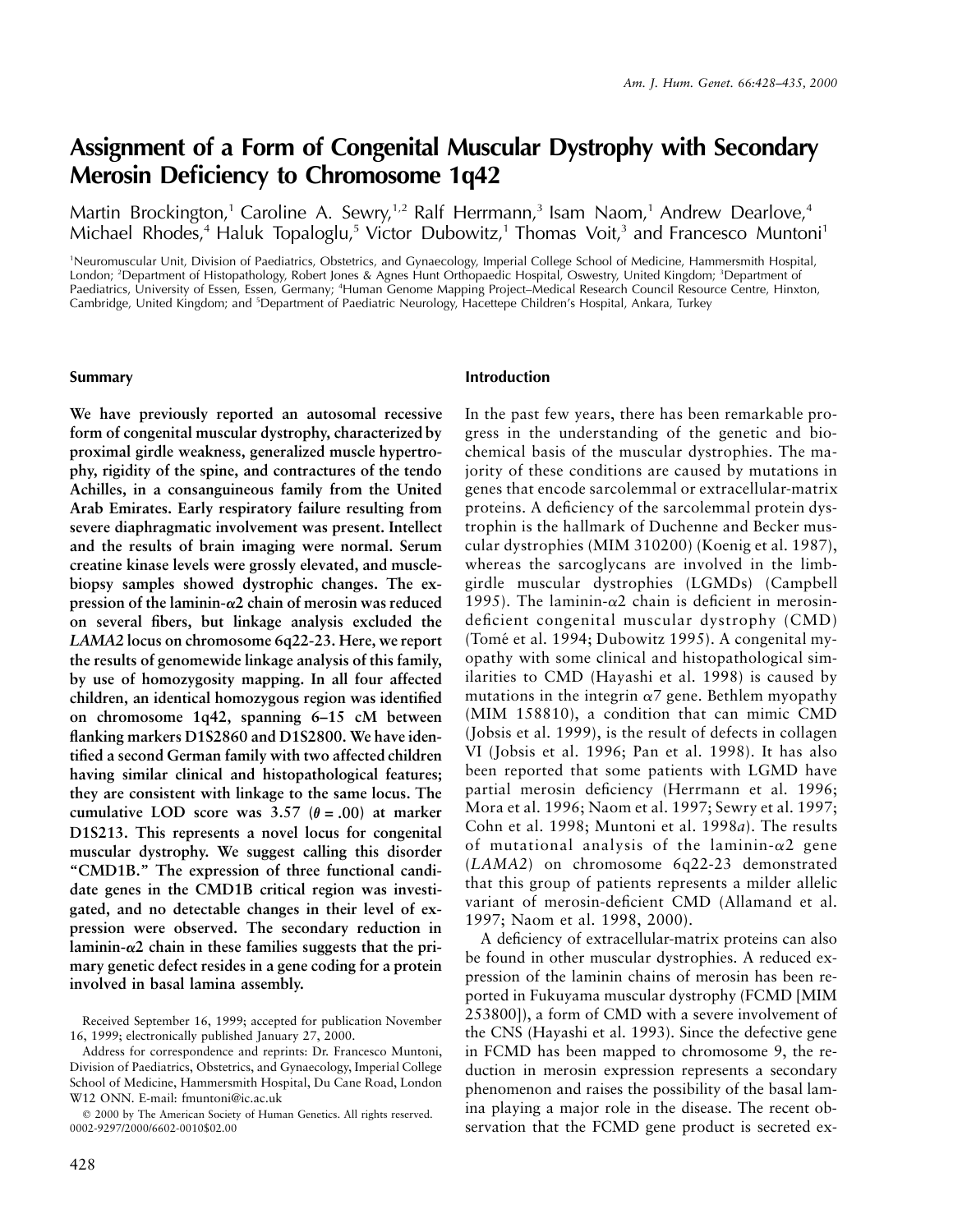

**Figure 1** Pedigrees of families 1 (A) and 2 (B), showing the haplotypes for chromosome 1q42 markers. The disease haplotype is denoted by the gray-shaded bars. The diagonally hatched section of a bar denotes an allele that could not be unequivocally assigned. The CMD1B critical region is defined, in family 1, by recombination events in patients II.2 and II.4.

tracellularly substantiates this prediction (Kobayashi et al. 1998). A reduction in the expression of the laminin- $\alpha$ 2 chain of merosin has also been reported in muscleeye-brain disease (MEB [MIM 253280]), a form of CMD characterized by severe mental retardation and by ocular and brain abnormalities (Haltia et al. 1997). The recent mapping of this condition to chromosome 1p32- 34 again suggests that the reduction in merosin expression is a secondary phenomenon (Cormand et al. 1999).

We recently described a form of CMD characterized by proximal muscle weakness, muscle hypertrophy, and early respiratory failure (Muntoni et al. 1998*b*). Affected individuals were demonstrated to have a deficiency of laminin  $\alpha$ 2 in muscle, but this was a secondary phenomenon, since linkage to the *LAMA2* locus on chromosome 6q22-23 was excluded (Muntoni et al. 1998*b*). Genomewide linkage analysis of this family has allowed us to map the locus responsible for this form of CMD to chromosome 1q42. A second family with similar clinical and histopathological features has been identified. The family data are consistent with linkage to the same locus, thereby providing further evidence that this phenotype represents a separate form of muscular dystrophy.

#### **Patients, Material, and Methods**

#### *Case Histories*

*Family 1.*—The clinical details of this consanguineous family from the United Arab Emirates (fig. 1*A*) have been reported elsewhere (Muntoni et al. 1998*b*) and are summarized in table 1. Early motor milestones were delayed in the four affected children; they were able to walk but could not run, and they rose from the floor with the use of a Gower maneuver. Facial weakness, generalized muscle hypertrophy, and wasting of the sternocleidomastoids and pectoralis muscle were consistent features. For  $>9$ years, there was no significant progression of the muscle weakness; however, the two oldest girls died of respiratory complications, one at age 4 years and the other at age 7 years. The two remaining children, ages 8 and 5 years, were found to be hypoventilating at night and have been ventilated, by use of nocturnal ventilation via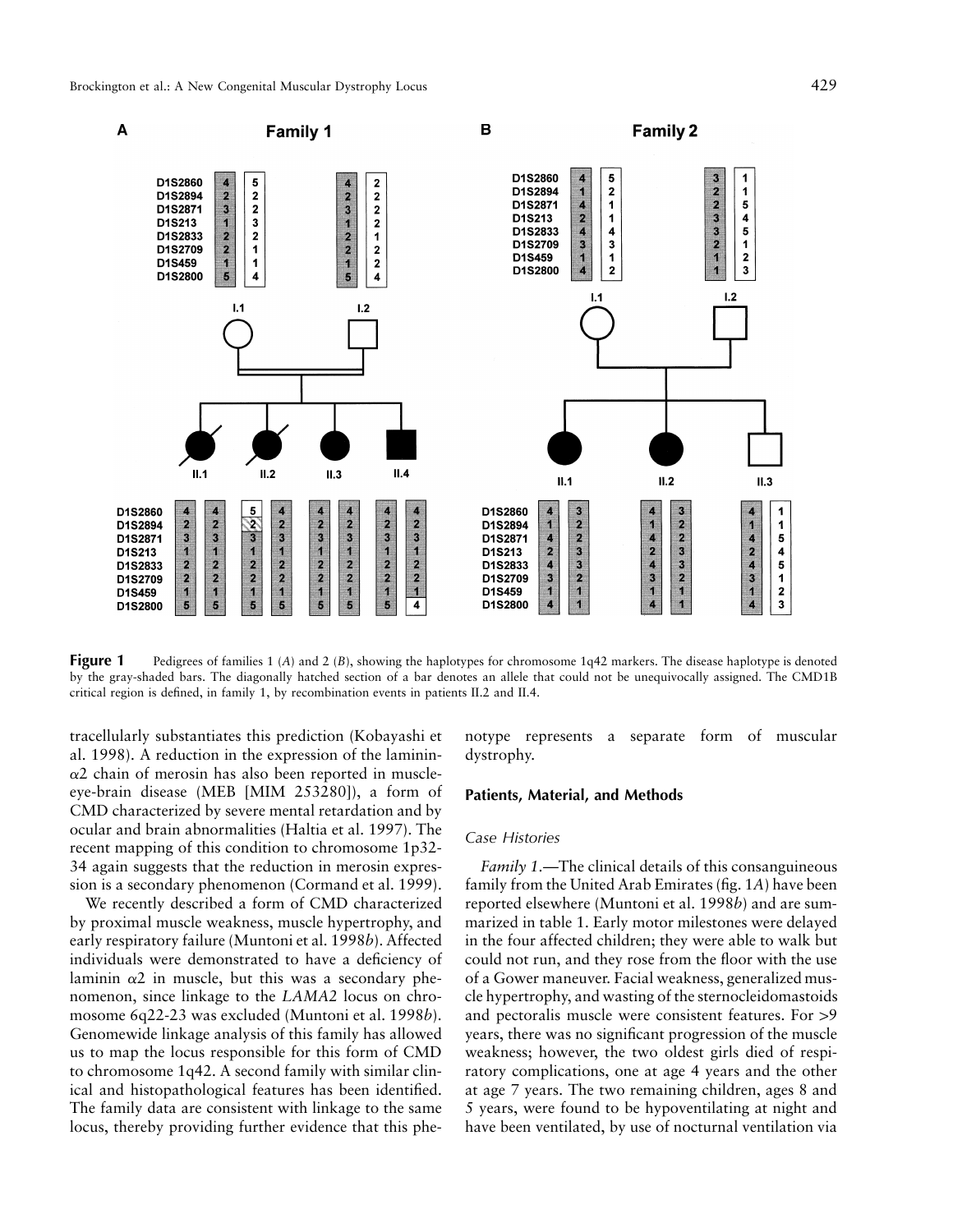|                                  | <b>SEVERITY OF CLINICAL FEATURES OF</b><br>PATIENTS IN <sup>a</sup> |           |                     |          |           |        |  |  |
|----------------------------------|---------------------------------------------------------------------|-----------|---------------------|----------|-----------|--------|--|--|
|                                  |                                                                     | FAMILY 1  | FAMILY <sub>2</sub> |          |           |        |  |  |
| <b>CLINICAL FEATURE</b>          | II.1                                                                | II.2      | II.3                | II.4     | II.1      | II.2   |  |  |
| Sex                              | F                                                                   | F         | F                   | М        | F         | F      |  |  |
| Age:                             |                                                                     |           |                     |          |           |        |  |  |
| In $1999$ (years)                | D                                                                   | D         | 12                  | 9        | 8         | 3      |  |  |
| At presentation (mo)             | 20                                                                  | 24        | 28                  | $\theta$ | 3         | 18     |  |  |
| At sitting (mo)                  | 8                                                                   | 8         | 8                   | 10       | 12        | 7      |  |  |
| At walking (mo)                  | 20                                                                  | 24        | 28                  | 18       | 30        | 18     |  |  |
| Muscle weakness:                 |                                                                     |           |                     |          |           |        |  |  |
| Facial muscles                   | $^{+}$                                                              | $^{+}$    | $^{+}$              | $^{+}$   | $^{+}$    | $+$    |  |  |
| Neck muscles                     | $+++$                                                               | $+++$     | $++++$              | $+++$    | $++$      | $++$   |  |  |
| Shoulder girdle                  | $+ +$                                                               | $+ +$     | $++$                | $++$     | $++$      | $++$   |  |  |
| Limb girdle                      | $++$                                                                | $++$      | $++$                | $++$     | $++$      | $++$   |  |  |
| Distal muscles                   | $^{+}$                                                              | $+$       | $+$                 | $+$      | $+$       | $^{+}$ |  |  |
| Muscle hypertrophy               | $++$                                                                | $++$      | $++$                | $++$     | $++$      | $++$   |  |  |
| Contractures:                    |                                                                     |           |                     |          |           |        |  |  |
| Spine                            | <b>NA</b>                                                           | <b>NA</b> | $^{+}$              | $^{+}$   |           |        |  |  |
| Achilles tendon                  | $^{+}$                                                              | $^{+}$    | $^{+}$              | $^{+}$   | $^{+}$    | $^+$   |  |  |
| Elbows                           |                                                                     |           |                     |          |           |        |  |  |
| Respiratory involvement          | $+++$                                                               | $+++$     | $++++$              | $+++$    | <b>NA</b> | NA     |  |  |
| CK elevation                     | $+++$                                                               | $+++$     | $+++$               | $+++$    | $+++$     | $+++$  |  |  |
| Muscle biopsy:                   |                                                                     |           |                     |          |           |        |  |  |
| Dystrophic changes               | $+++$                                                               | $++++$    | $+++$               | $++++$   | $+++$     | NA.    |  |  |
| Reduction of laminin- $\alpha$ 2 | $++$                                                                | $++$      | $++$                | $^+$     | $++$      | NA     |  |  |

# **Table 1**

**Summary of Clinical Features**

 $^{\circ}$  D = deceased; + = mild; ++ = moderate; +++ = severe; - = absent; NA = not available.

a biphasic positive airway pressure (BiPAP) machine, with excellent results. Intellect was normal. Investigations revealed grossly elevated creatine kinase (CK) levels in all the children (range 2,270–7,650 IU/liter; normal values <190 IU/liter). Muscle needle-biopsy samples showed a dystrophic picture in all four children (fig. 2*a*), with normal immunolabeling for dystrophin and for  $\alpha$ ,  $\beta$ , and  $\gamma$  sarcoglycans (not shown). Antibodies to laminin  $\alpha$ 2 showed reduced labeling on several fibers (fig. 2*b*). Expression of integrins  $\alpha$ 7 and  $\beta$ 1D was also reduced on the same fibers (not shown). Laminin  $\alpha$ 5 was overexpressed in the youngest girl but not in the biopsy samples from the other children.

*Family 2.—*Family 2 is a German nonconsanguineous family with two affected sisters and a healthy older boy (fig. 1*B* and table 1). The older sister, now age 11 years, presented with generalized hypotonia and delayed motor milestones during the 1st year of life. She sat at age 12 mo and walked at age 30 mo. At age 18 mo, she had an episode of spontaneous rhabdomyolysis. She is currently able to walk a distance of 200–300 m. At a recent examination, she showed symmetric weakness that was more pronounced proximally than distally. She had facial weakness and hypertrophy of the gastrocnemius and quadriceps. She could rise from the floor, by use of a Gower maneuver, in 5 s. Her younger sister, age 5 years,

was similarly affected. She sat unsupported at age 7 mo and walked at age 18 mo. At age 15 mo she had a rhabdomyolysis develop during an intercurrent infection. On examination at age 5 years, she had generalized muscle weakness and rose from the floor by use of a Gower maneuver. She had mild bilateral hypertrophy of the gastrocnemius and quadriceps, and there was a mild facial weakness. Cognitive development was normal. Findings from cardiological examination and from echocardiography were normal in the younger sister; in the older sister, the left-ventricular fractional shortening was in the lower range of normal. Serum CK levels were grossly elevated in both children (range 1,729–4,000 IU/liter).

The muscle-biopsy sample showed a dystrophic picture with normal expression of dystrophin and of proteins of the sarcoglycan complex. Immunostaining for the laminin- $\alpha$ 2 chain of merosin showed marked variation of expression from fiber to fiber (not shown). Laminins  $\alpha$ 5 and  $\alpha$ 4 were overexpressed.

## *Genotypic Analysis*

After informed consent was obtained, DNA extraction from whole-blood samples was performed by use of proteinase K/SDS digestion, followed by phenol/chloroform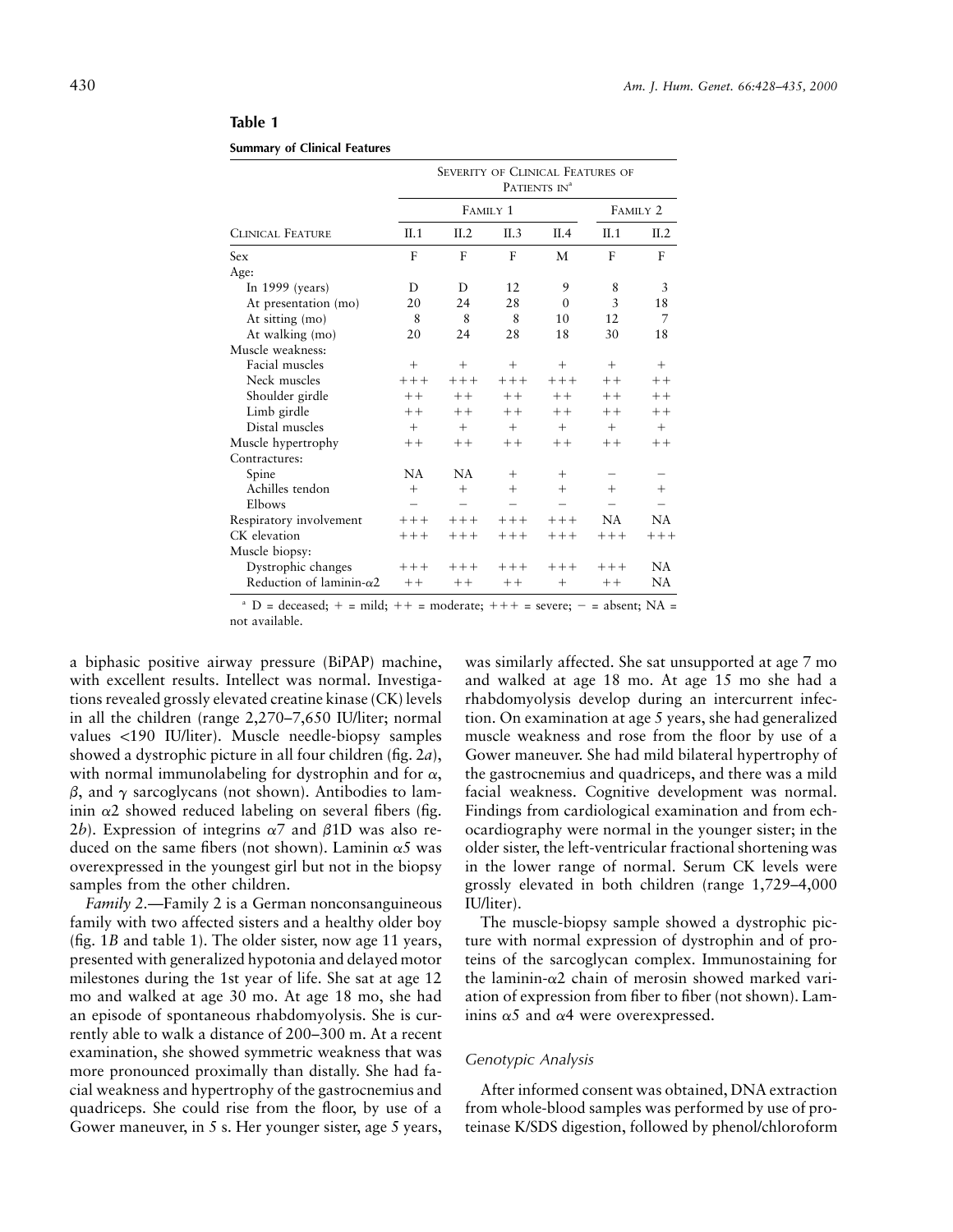

**Figure 2** Frozen sections of the muscle-biopsy samples from patients II.4 (*a–c, e*, and *f*) and II.3 (*d*) from family 1; sections were stained with hematoxylin and eosin (*a*) and were immunolabeled for laminin- $\alpha$ 2 (*b*), heparan sulfate proteoglycan (*c*), nidogen (*d*),  $\alpha$ -actinin 2 (*e*), and actin (*f*). Note the dystrophic morphology; the reduced laminin- $\alpha$ 2 on some fibers but normal expression of heparan sulfate proteoglycan; and the presence of nidogen,  $\alpha$ -actinin 2, and actin. Bars = 50  $\mu$ m (bar in *a* also applies to panels *b–d*, and *e*).

extraction, according to standard procedures. Each member of family 1 was typed with the use of the ABI linkage mapping set I. This consisted of 358 fluorescent, highly informative  $(CA)<sub>n</sub>$ -repeat microsatellite markers located at average intervals of 10 cM.

The PCR reactions were performed with the use of 12.5 ng genomic DNA,  $1 \times$  GeneAmp PCR buffer II,  $250 \mu M$  each dNTP,  $2.5 \text{ mM MgCl}_2$ ,  $1.25 \text{ pmol of both}$ forward and reverse primers, and 0.25 U Ampli*Taq* Gold DNA polymerase (PE Biosystems) in a final volume of

5  $\mu$ l. PCR amplification was done by means of a 9600 thermal cycler (PE Biosystems), with use of the parameters recommended by the manufacturer.

Amplified products were separated by electrophoresis, with use of a denaturing 5% polyacrylamide gel (Gene Page Plus; Amresco), on an ABI PRISM 377 DNA sequencer (PE Biosystems). Markers were typed by use of GENESCAN, version 2.02, and GENOTYPER, version 2.01, software (PE Biosystems). For the refinement of the candidate area on chromosome 1q42, markers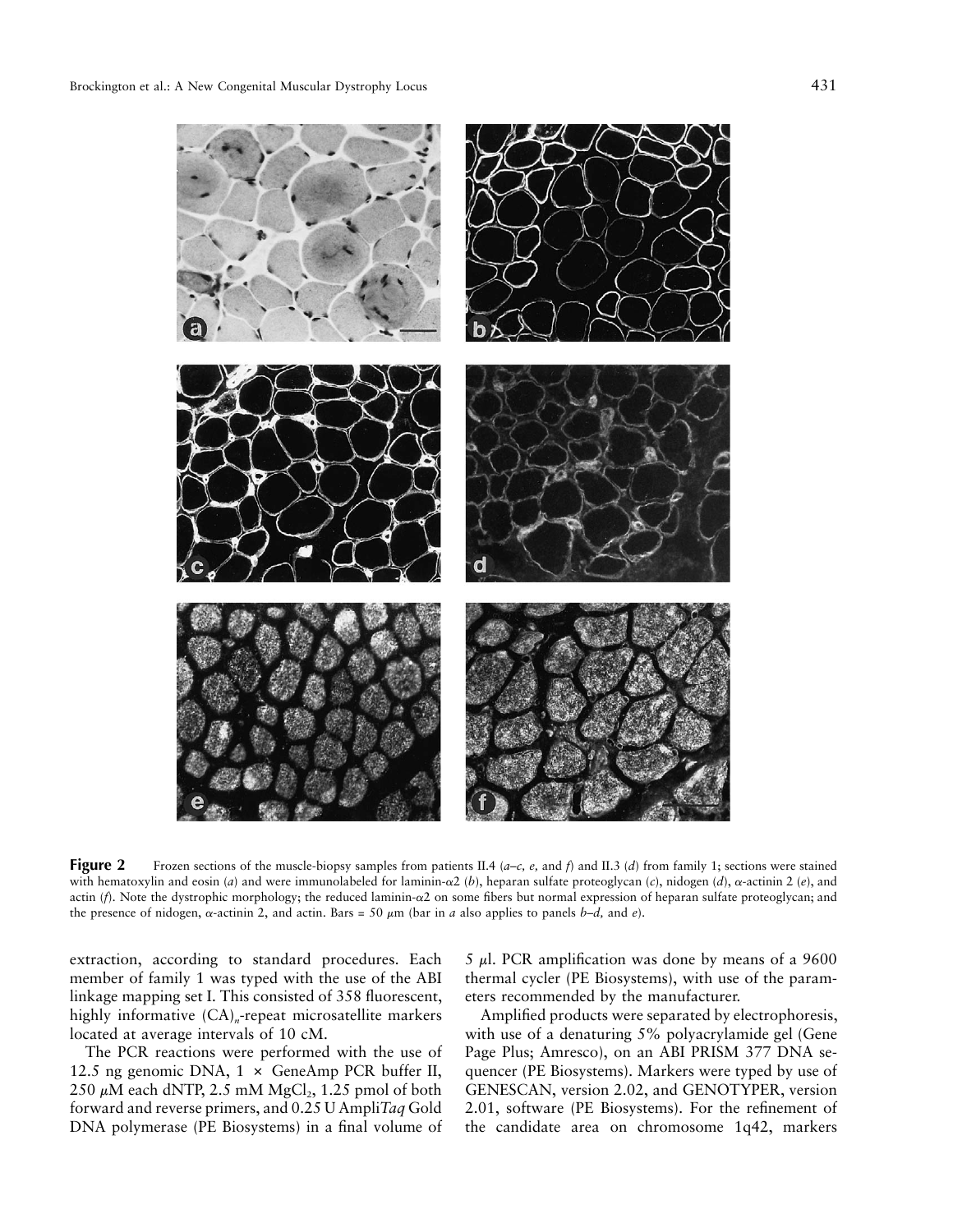D1S2860, D1S2894, D1S2871, D1S2833, D1S2709, and D1S459, selected from the Généthon collection (Dib et al. 1996), were studied in addition to markers D1S213 and D1S2800 from the ABI panel. Primers were purchased from PE Biosystems. In all cases, the forward primer was modified, at the  $5'$  end, with a FAM, TET, or HEX fluorescent label. The order and distance between markers used in the linkage analysis are depicted in figure 3.

#### *Linkage Analysis*

Linkage analysis was performed with the use of the LINKAGE 5.2 package, according to the assumptions of autosomal recessive inheritance, an equal recombination frequency for males and females, and a diseasegene frequency of .0001. Two-point LOD scores were calculated by use of the MLINK program. Allele frequencies were calculated either with reference to the Généthon database, where possible, or on the basis of our own data from a total of 92 individuals from 18 consanguineous families primarily of Turkish and Asian origin.

## *Muscle Biopsy and Immunohistochemistry*

Muscle needle-biopsy samples were available from all affected children in family 1 and from the oldest sister in family 2. All samples were frozen and were stained with a panel of histological and histochemical stains, according to standard procedures (Dubowitz 1985). Unfixed cryostat sections were immunolabeled with antibodies against the following candidate proteins: nidogen (rabbit polyclonal; kindly provided by Dr. R. Timpl), skeletal-muscle  $\alpha$ -actin (mouse monoclonal; Dako),  $\alpha$ actinin 2 (rabbit polyclonal; kindly provided by Dr. A. Beggs), and heparan sulfate proteoglycan (perlecan)(rat monoclonal; Chemicon). This was followed by use of an appropriate biotinylated secondary antibody and Texas red conjugated to streptavidin, as described elsewhere (Sewry et al. 1995).

#### **Results**

## *Exclusion of the Known CMD Loci*

Linkage to the following loci responsible for CMD was excluded: LAMA2 (Hillaire et al. 1994; Helbling-Leclerc et al. 1995*a*, 1995*b*; Naom et al. 1997), RSMD1 (MIM 602771) (Moghadaszadeh et al. 1998), MEB (Cormand et al. 1999), FCMD (Toda et al. 1993), and the locus for integrin  $\alpha$ 7 with markers (Hayashi et al. 1998).



**Figure 3** Ideogram of chromosome 1 and markers within the CMD1B critical region. The unbroken-and-dashed line represents the minimal and maximal critical regions. These regions are defined by the recombination events in family 1 (in patient II.2, between D1S459 and D1S2800; in patient II.4, between D1S2860 and D1S2871). Distances between adjacent markers are in centimorgans, on the basis of the data from the Généthon database. The map positions of four functional candidate genes, on the basis of the GeneMap'98 (International Radiation Hybrid Mapping Consortium) GB4 map, are indicated as follows: *LBR, ACTA1, NID,* and *ACTN2*.

#### *Assignment of the Novel Locus in Family 1*

The genomewide search identified five markers for which all four affected children were homozygous. These markers were located on chromosomes 1p, 1q, 11q, 18p, and 19q. We subsequently selected additional markers located immediately adjacent to and closely flanking each of these five markers, by use of the Généthon database. These markers allowed us to exclude all but one of these regions, since the neighboring markers did not identify a stretch of homozygosity (at least one affected individual was heterozygous). Fine mapping around D1S213 on chromosome 1q confirmed this marker to be part of an original area of homozygosity by descent, an area that included markers D1S2871, D1S213, D1S2833, D1S2709, and D1S459.

Patient II.2 in family 1 had a recombination of the maternal chromosome, between D1S2860 and D1S2871. Her younger brother (patient II.4) had a recombination of the paternal chromosome, between markers D1S459 and D1S2800. These two recombination events define the critical region as being  $6 <$ 15 cM, depending on the exact site of recombination.

Since the clinical and histopathological features of family 2 were identical to those of family 1, we tested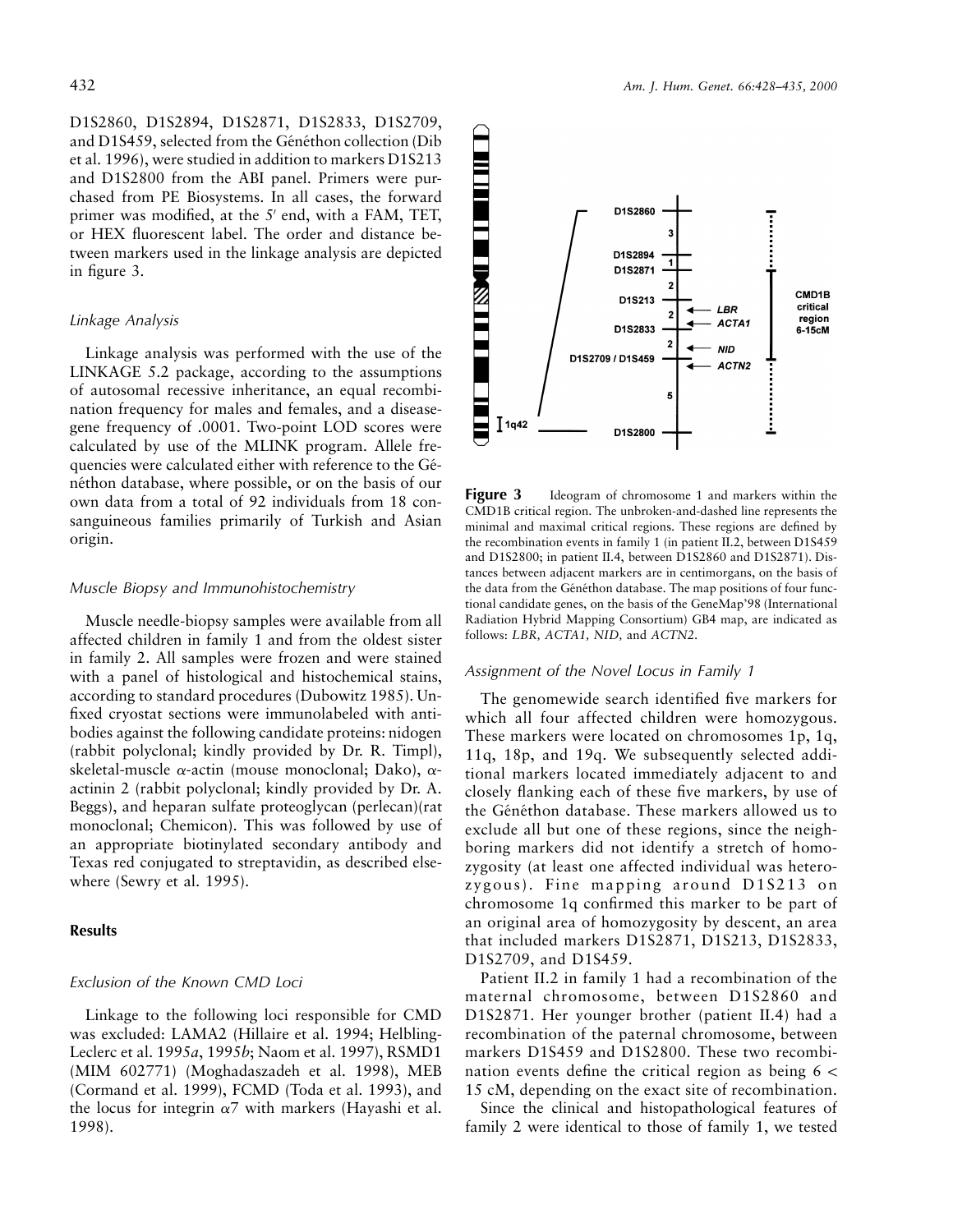the hypothesis that this family was also linked to the chromosome 1q42 locus. As can be seen in figure 1*B*, the two affected sibs shared the same genotype for the chromosome 1q markers, whereas the healthy sib inherited only one of the two at-risk haplotypes.

Two markers gave significant positive cumulative LOD scores  $(>3)$ , with the highest score being 3.57  $(\theta = .00)$ , for D1S213 (table 2). Similar LOD scores were obtained by use of allele frequencies calculated on the basis of CEPH families and our own data.

We also studied 17 additional consanguineous families with CMD, for linkage to this locus. We found no evidence of linkage to this locus in any of these families (data not shown). This was not surprising, since none of these 17 families had either clinical features similar to those of our two linked families or a reduction of the laminin- $\alpha$ 2 chain of merosin in the muscle-biopsy samples.

# *Muscle Biopsy: Exclusion of Possible Candidate Proteins*

As previously reported, the biopsy samples showed dystrophic changes and a reduction of laminin  $\alpha$ 2 on some fibers in the affected members in family 1 (fig. 2*b*) and in the propositus in family 2 (not shown). Expression of integrins  $\alpha$ 7 and  $\beta$ 1D was also reduced on the same fibers (data not shown), whereas heparan sulfate proteoglycan was normal on all fibers (fig. 2*c*), including those fibers with reduced laminin  $\alpha$ 2 and integrins.

Several proteins expressed in skeletal muscle have been mapped to the interval D1S2860–D1S2800. This region includes the genes for nidogen  $(NID)$ , skeletal-muscle  $\alpha$ actin ( $ACTA1$ ),  $\alpha$ -actinin 2 ( $ACTN2$ ), and the lamin B receptor (*LBR*). We observed normal immunocytochemical expression of nidogen,  $\alpha$ -actin, and  $\alpha$ -actinin 2 in the skeletal muscle–biopsy samples from two affected individuals in family 1 (figs. 2*d–f*) and from the propositus in family 2.

# **Discussion**

The two families reported in the present study have similar clinical and histopathological features, which suggests that they are affected by the same disease. Some features of their presentation and clinical symptoms are shared between CMD and LGMD. The muscle hypertrophy, in particular, is common to several forms of LGMD; however, the selective muscle weakness affecting the neck muscles, the sternomastoids, the facial muscles, and the diaphragm is unusual in the early stages of LGMD. These children all presented in infancy, and long-term follow-up showed that the muscle weakness is static, with the exception of the progressive respiratory failure, as is observed in several forms of CMD. Intellect

# **Table 2**

**Two-Point LOD Scores for Linkage between the CMD1B Locus and Chromosome 1q42 Markers**

|                                | LOD SCORE AT $\theta$ = |                    |                                                            |                                                                         |                    |                    |                   |  |  |
|--------------------------------|-------------------------|--------------------|------------------------------------------------------------|-------------------------------------------------------------------------|--------------------|--------------------|-------------------|--|--|
| LOCUS AND                      |                         |                    |                                                            |                                                                         |                    |                    |                   |  |  |
| FAMILY                         | $.00\,$                 |                    |                                                            | $.01 \t .05 \t .10$                                                     | $.20\,$            | .30                | .40               |  |  |
| D1S2860:                       |                         |                    |                                                            |                                                                         |                    |                    |                   |  |  |
| $\mathbf{1}$                   | $-3.70$                 |                    |                                                            | .26 .78 .87 .74                                                         |                    | .48                | .20               |  |  |
| $\overline{2}$                 | $\frac{.72}{-.98}$      | $\frac{.71}{.97}$  | $\frac{.62}{1.40}$                                         | .50                                                                     | .30                | $\frac{.14}{.62}$  | $\frac{.03}{.23}$ |  |  |
| Total                          |                         |                    |                                                            | $\overline{1.37}$                                                       | 1.04               |                    |                   |  |  |
| D1S2894:                       |                         |                    |                                                            |                                                                         |                    |                    |                   |  |  |
| $\mathbf{1}$                   |                         |                    |                                                            | .24 .23 .19 .15 .08                                                     |                    | .03                | .01               |  |  |
| $\overline{2}$                 | $\frac{.43}{.67}$       |                    |                                                            | $\frac{.40}{.63}$ $\frac{.32}{.51}$ $\frac{.23}{.38}$ $\frac{.08}{.16}$ |                    | $\frac{.02}{.05}$  | $\frac{.01}{.02}$ |  |  |
| Total                          |                         |                    |                                                            |                                                                         |                    |                    |                   |  |  |
| D1S2871:                       |                         |                    |                                                            |                                                                         |                    |                    |                   |  |  |
| $\mathbf{1}$                   | 2.29                    |                    | $2.24$ $2.04$                                              | 1.79                                                                    | 1.28               | .74                | .23               |  |  |
| $\overline{2}$                 | $\frac{.72}{3.01}$      | .70<br>2.94        | .61                                                        | .50                                                                     | $\frac{.30}{1.58}$ | $\frac{.13}{.87}$  | $\frac{.03}{.26}$ |  |  |
| Total                          |                         |                    | 2.65                                                       | 2.29                                                                    |                    |                    |                   |  |  |
| D1S213:                        |                         |                    |                                                            |                                                                         |                    |                    |                   |  |  |
| $\mathbf{1}$<br>$\overline{2}$ | 2.85                    |                    |                                                            | 2.80 2.59 2.32                                                          |                    | 1.75 1.16          | .56               |  |  |
| Total                          | $\frac{.72}{3.57}$      |                    | $\frac{.70}{3.50}$ $\frac{.61}{3.20}$<br>$\overline{3.20}$ | .50<br>2.82                                                             | .30<br>2.05        | $\frac{.13}{1.29}$ | $\frac{.03}{.59}$ |  |  |
| D1S2833:                       |                         |                    |                                                            |                                                                         |                    |                    |                   |  |  |
| $\mathbf{1}$                   | 1.52                    | 1.49               | 1.36                                                       |                                                                         | 1.19 .86 .54       |                    | .23               |  |  |
| $\overline{2}$                 | .42                     |                    | .37                                                        | .31                                                                     | .20                |                    |                   |  |  |
| Total                          | $\frac{1.1}{1.94}$      | $\frac{.41}{1.90}$ | $\frac{1}{1.73}$                                           | $\frac{1}{1.50}$                                                        | 1.06               | $\frac{.10}{.64}$  | $\frac{.02}{.25}$ |  |  |
| D1S2709:                       |                         |                    |                                                            |                                                                         |                    |                    |                   |  |  |
| $\mathbf{1}$                   | 1.43                    | 1.31               | 1.19                                                       |                                                                         | 1.05 .75           | .46                | .19               |  |  |
| $\overline{2}$                 |                         |                    | .37                                                        |                                                                         | .20                |                    |                   |  |  |
| Total                          | $\frac{.43}{1.86}$      | $\frac{.42}{1.73}$ | 1.56                                                       | $\frac{.32}{1.37}$                                                      | $\overline{.95}$   | $\frac{.10}{.56}$  | $\frac{.02}{.21}$ |  |  |
| D1S459:                        |                         |                    |                                                            |                                                                         |                    |                    |                   |  |  |
| $\mathbf{1}$                   | 1.38                    | 1.35               | 1.23                                                       | 1.08                                                                    | .78                | .48                | .19               |  |  |
| $\overline{2}$                 | .42                     | $\frac{.41}{1.76}$ | .37                                                        | .31                                                                     | .20                | $\frac{.10}{.58}$  | $\frac{.02}{.21}$ |  |  |
| Total                          | $\overline{1.80}$       |                    | 1.60                                                       | 1.39                                                                    | .98                |                    |                   |  |  |
| D1S2800:                       |                         |                    |                                                            |                                                                         |                    |                    |                   |  |  |
| $\mathbf{1}$                   | $-3.20$                 | .74                | 1.25                                                       | 1.31                                                                    | 1.10               | .76                | .37               |  |  |
| $\overline{2}$                 | $\frac{.73}{-.47}$      | .70                | .61                                                        | .51                                                                     | .31                | .14                | $\frac{.03}{.40}$ |  |  |
| Total                          |                         | 1.44               | 1.86                                                       | 1.82                                                                    | 1.41               | .90                |                   |  |  |

is normal, and there is no evidence of either CNS or peripheral-nervous-system involvement. Levels of serum CK are grossly elevated, and the muscle-biopsy samples show similar dystrophic changes in all cases, with reduced expression of the laminin- $\alpha$ 2 chain of merosin. The normal expression of perlecan indicates that there is no generalized abnormality of the basal lamina. However the reduced expression of the integrins associated with the laminin- $\alpha$ 2 chain suggests that the primary defect may be in the interaction between the basal lamina and the sarcolemma.

The various known loci responsible for CMD have been excluded by linkage analysis, indicating that the merosin deficiency is a secondary phenomenon. The normal expression of proteins of the sarcoglycan complex excludes the corresponding forms of LGMD (Campbell et al. 1995). Whole-genome linkage data and recombinant analysis allowed us to exclude >95% of the genome and to establish the locus for this form of CMD, on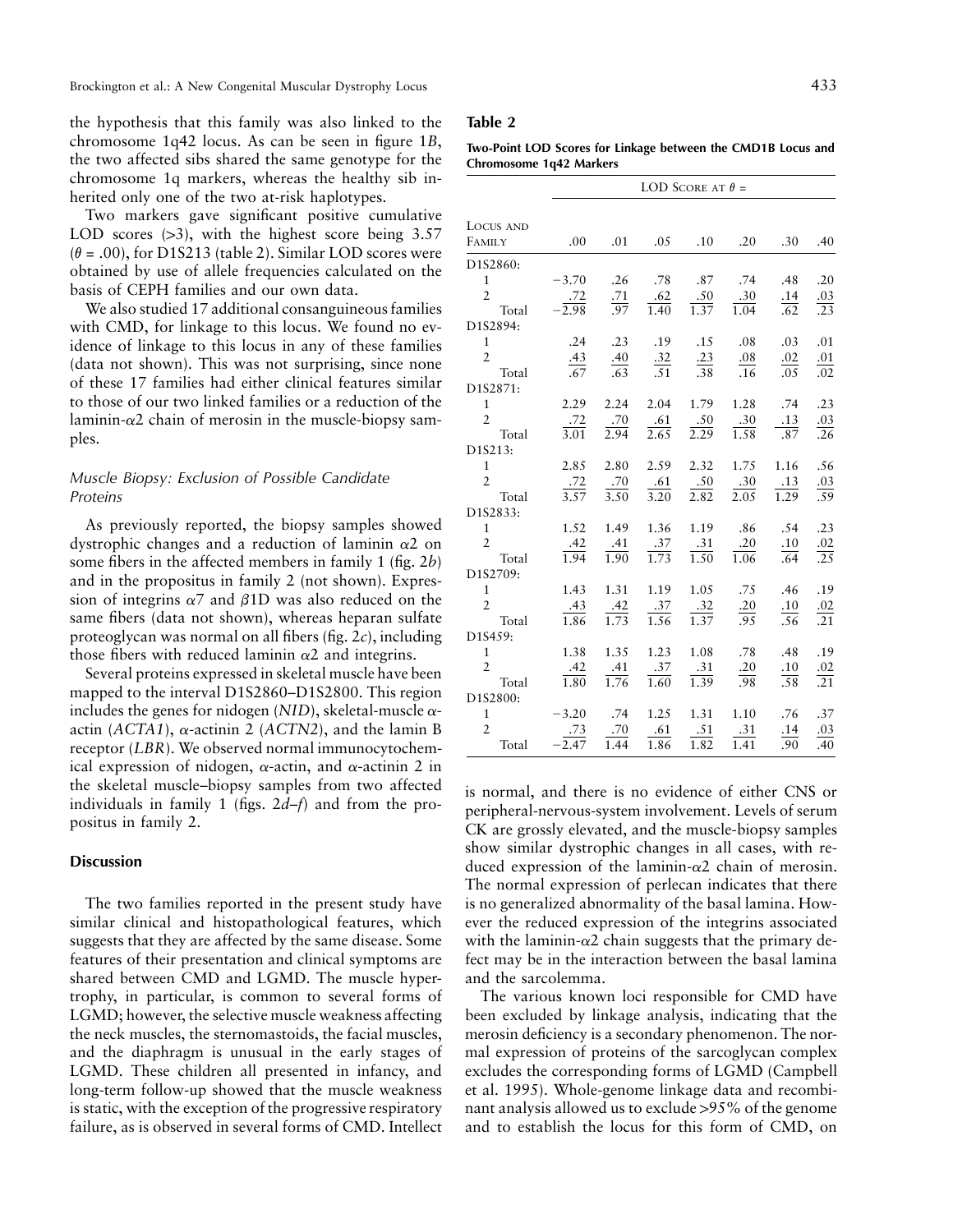chromosome 1q42 (fig. 3). In these families, we were able to refine the mapping to 1q to an interval of 6–15 cM. Fine mapping of the recombination breakpoints will allow us to further define this interval (fig. 3). Families 1 and 2 potentially share a haplotype at markers D1S2709 and D1S459, suggesting that the CMD1B disease locus could be very close to them (the markers are  $1$  cM apart; fig. 3). Allele 2 at D1S2709 is the mostcommon allele at this locus (frequency .32), and allele 1 at D1S459 is the second-most-common allele (frequency .23). The frequency of these two alleles occurring together in the population studied, on the basis of 48 chromosomes, is .125. Taken together with the different ethnic origins of the two families, these data reduce the likelihood of a disease-associated haplotype at these two markers, although it cannot be discounted.

Four functional candidates have been mapped to this region: nidogen, an extracellular-matrix protein; a-actinin 2;  $\alpha$ -actin; and lamin B receptor. For three of these proteins (nidogen,  $\alpha$ -actinin 2, and  $\alpha$ -actin), we have been able to rule out a "complete knockout." In light of the reduced expression of the laminin- $\alpha$ 2 chain and the integrins, the normal immunocytochemistry for nidogen makes it an unlikely candidate. Mutations in the  $\alpha$ -actin gene have been reported in children who have a form of congenital myopathy with actin accumulation but with no reduction in extracellular-matrix proteins (Goebel et al. 1997; Nowak et al. 1999). It is unlikely that the gene for  $\alpha$ -actinin 2 is responsible for this form of CMD, since we observed normal immunocytochemical expression and since we are not aware of any direct links between this protein and the extracellular matrix. We have not been able to study the lamin B receptor with the use of a suitable antibody; however, other studies have shown that this protein is predominantly expressed in interstitial cells in skeletal and cardiac muscle (Manilal et al. 1999).

In summary, we have mapped a locus for a clinically and pathologically distinct form of CMD to chromosome 1q42. We suggest calling this disorder "CMD1B" (CMD1A representing CMD with primary merosin deficiency). These patients have early-onset weakness, generalized muscle hypertrophy, selective muscle weakness, ankle contractures, and a rigid spine. Follow-up data show that there is little functional skeletal-muscle deterioration over many years. These patients have a secondary, partial deficiency of the laminin- $\alpha$ 2 chain, suggesting that the primary defect may be in the assembly of the basal lamina.

# **Acknowledgments**

The continuous financial support of the Muscular Dystrophy Campaign of Great Britain and Northern Ireland is gratefully acknowledged. The study was also supported, in part, by

Deutsche Forschungsgesellschaft grant DFG VO 392/2-4 and by IMPULS e.V. We also wish to thank other members of the CMD Consortium (Drs. Merlini and Majnahem) for providing us with the DNA of other families with CMD. We wish to thank Dr. Lucy Feng for her excellent technical assistance.

## **Electronic-Database Information**

Accession numbers and URLs for data in this article are as follows:

#### CEPH, http://www.cephb.fr/

- GeneMap'98, http://www.ncbi.nim.nih.gov/genemap98/ Généthon, http://www.genethon.fr/ (for markers used for the refinement of the candidate area on chromosome 1q42)
- Online Mendelian Inheritance in Man (OMIM), http://www .ncbi.nlm.nih.gov/Omim/ (for Duchenne and Becker muscular dystrophies [MIM 310200], Bethlem myopathy [MIM 158810], FCMD [MIM 253800], MEB [MIM 253280], and RSMD1 [MIM 602771])

## **References**

- Allamand V, Sunada Y, Salih MAM, Starub V, Ozo CO, Al-Turaiki MHS, Akbar M, et al (1997) Mild congenital muscular dystrophy in two patients with an internally deleted laminin a2-chain. Hum Mol Genet 6:747–752
- Campbell KP (1995) Three muscular dystrophies: loss of cytoskeletal-extracellular matrix linkage. Cell 80:675–679
- Cohn RD, Herrmann R, Sorkin L, Wever U, Voit T (1998) Laminin  $\alpha$ 2 chain-deficient congenital muscular dystrophy: variable epitope expression in severe and mild cases. Neurology 51:94–100
- Cormand B, Avela K, Pihko H, Santavuori P, Talim B, Topaloglu H, de la Chapelle A, et al (1999) Assignment of the muscle-eye-brain disease gene to 1p32-p34 by linkage analysis and homozygosity mapping. Am J Hum Genet 64: 126–135
- Dib C, Fauré S, Fizames C, Samson D, Drouot N, Vignal A, Millasseau P, et al (1996) Comprehensive genetic map of the human genome based on 5,264 microsatellites. Nature 380:152–154
- Dubowitz V (1985) Muscle biopsy: a practical approach, 2d ed. Baillière Tindall, London
- (1995) Muscle disorders in childhood, 2d ed. WB Saunders, London
- Goebel HH, Anderson JR, Hubner C, Oexle K, Warlo I (1997) Congenital myopathy with excess of thin myofilaments. Neuromuscul Disord 7:160–168
- Haltia M, Leivo I, Pihko H, Paetau A, Kivela T, Tarkkanen A, Tomé F, et al (1997) Muscle-eye-brain disease: a neuropathological study. Ann Neurol 41:173–180
- Hayashi YK, Chou FL, Engvall E, Ogawa M, Matsuda C, Hirabayashi S, Yokochi K, et al (1998) Mutations in the integrin alpha7 gene cause congenital myopathy. Nat Genet 19:94–97
- Hayashi YK, Engvall E, Arikawa-Hirasawa E, Goto K, Koga R, Nonaka I, Sugita H, et al (1993) Abnormal localization of laminin subunits in muscular dystrophies. J Neurol Sci 119:53–64